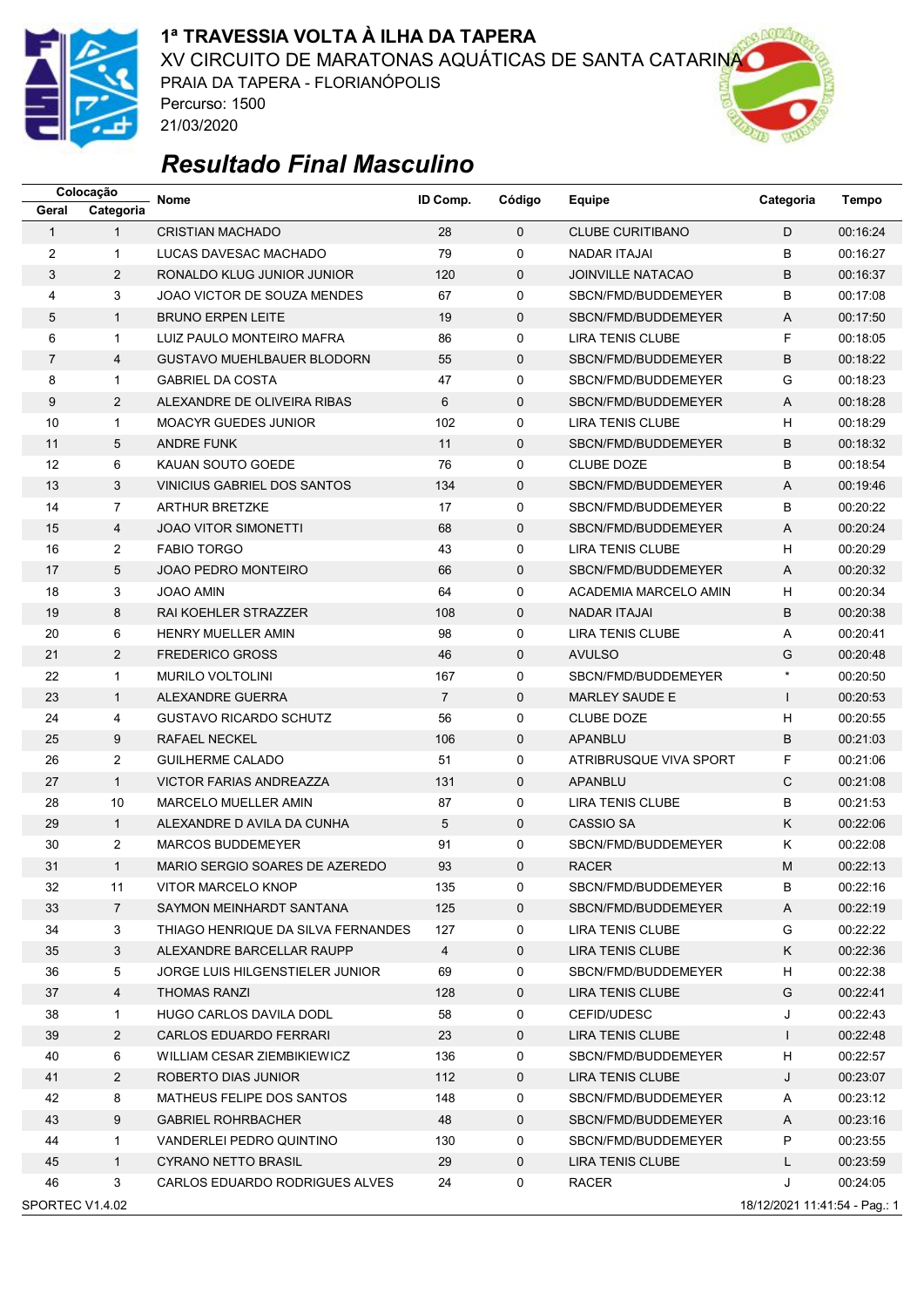

### **1ª TRAVESSIA VOLTA À ILHA DA TAPERA**

XV CIRCUITO DE MARATONAS AQUÁTICAS DE SANTA CATARINA

PRAIA DA TAPERA - FLORIANÓPOLIS Percurso: 1500 21/03/2020



|            | Colocação                                        | Nome                                 | ID Comp. | Código      | Equipe                   | Categoria                 | Tempo                    |  |  |  |
|------------|--------------------------------------------------|--------------------------------------|----------|-------------|--------------------------|---------------------------|--------------------------|--|--|--|
| Geral      | Categoria                                        |                                      |          |             |                          |                           |                          |  |  |  |
| 47         | $\overline{2}$                                   | <b>MAURICIO LATERCA MARTINS</b>      | 97       | $\Omega$    | <b>LIRA TENIS CLUBE</b>  | P                         | 00:24:08                 |  |  |  |
| 48         | $\overline{2}$                                   | <b>KLEBER GOEDE JUNIOR</b>           | 77       | 0           | <b>CLUBE DOZE</b>        | C                         | 00:24:17                 |  |  |  |
| 49         | $\overline{2}$                                   | <b>FRANCISCO BRANDEMBURG PORTELA</b> | 42       | $\mathbf 0$ | SBCN/FMD/BUDDEMEYER      | $\star$                   | 00:24:52                 |  |  |  |
| 50         | 3                                                | <b>MAYKOL SCHIER</b>                 | 101      | 0           | SBCN/FMD/BUDDEMEYER      | F                         | 00:24:55                 |  |  |  |
| 51         | $\overline{7}$                                   | <b>MARCELO TASCHEK</b>               | 89       | $\mathbf 0$ | SBCN/FMD/BUDDEMEYER      | $\boldsymbol{\mathsf{H}}$ | 00:24:57                 |  |  |  |
| 52         | 8                                                | ANDERSON CLEITON FRANZ               | 10       | 0           | SBCN/FMD/BUDDEMEYER      | н                         | 00:25:44                 |  |  |  |
| 53         | 12                                               | <b>JOAO PEDRO DUMS</b>               | 65       | $\mathbf 0$ | SBCN/FMD/BUDDEMEYER      | B                         | 00:26:02                 |  |  |  |
| 54         | 9                                                | EDSON CARNIEL DA CONCEICAO           | 36       | 0           | <b>LIRA TENIS CLUBE</b>  | H                         | 00:26:13                 |  |  |  |
| 55         | $\overline{2}$                                   | <b>GERALDO HENRIQUE SCHEFFER</b>     | 49       | $\mathbf 0$ | <b>AVULSO</b>            | L                         | 00:26:19                 |  |  |  |
| 56         | 4                                                | FERNANDO MONTEIRO ROCHA JR           | 45       | 0           | CENTRO AQUATICO KAIO     | J                         | 00:26:21                 |  |  |  |
| 57         | $\mathbf{1}$                                     | LUIS FELIPE LINZMEYER                | 83       | $\mathbf 0$ | SBCN/FMD/BUDDEMEYER      | E                         | 00:26:23                 |  |  |  |
| 58         | 10                                               | DANIEL FERNANDES                     | 30       | $\mathbf 0$ | <b>TREINO TRAVESSIAS</b> | H                         | 00:26:26                 |  |  |  |
| 59         | 3                                                | EDU STEFFEN FILHO                    | 37       | 0           | <b>ACADEMIA WINNER</b>   | Г                         | 00:26:35                 |  |  |  |
| 60         | 4                                                | <b>IDEMAR EUGENIO TIEPO</b>          | 60       | 0           | <b>CHAPECOENSE</b>       | Г                         | 00:26:46                 |  |  |  |
| 61         | 4                                                | CARLOS ALFREDO ALVES JUNIOR          | 21       | $\mathbf 0$ | SBCN/FMD/BUDDEMEYER      | F                         | 00:27:21                 |  |  |  |
| 62         | 3                                                | <b>JOSE FELICIANO NETO</b>           | 70       | $\mathbf 0$ | SBCN/FMD/BUDDEMEYER      | P                         | 00:28:16                 |  |  |  |
| 63         | 3                                                | RODRIGO ESPINOSA SOUZA               | 116      | $\mathbf 0$ | <b>LIRA TENIS CLUBE</b>  | $\mathsf{I}$              | 00:28:38                 |  |  |  |
| 64         | $\overline{2}$                                   | <b>GUSTAVO HENRIQUE LADEVIG</b>      | 54       | 0           | <b>FME-INDAIAL</b>       | E                         | 00:28:42                 |  |  |  |
| 65         | 5                                                | <b>MARCO RODRIGO REDLICH</b>         | 90       | $\mathbf 0$ | SBCN/FMD/BUDDEMEYER      | G                         | 00:29:10                 |  |  |  |
| 66         | 5                                                | ALCIONE VICENTE SCHMITT              | 3        | 0           | <b>ASTEL</b>             | J                         | 00:29:59                 |  |  |  |
| 67         | $\mathbf{1}$                                     | ANDRE ROGER HENRI BOUTIGUE           | 12       | $\mathbf 0$ | <b>LIRA TENIS CLUBE</b>  | $\circ$                   | 00:32:08                 |  |  |  |
| 68         | 4                                                | SANDRO CLARET DE LIMA                | 124      | 0           | <b>AVULSO</b>            | $\mathbf{I}$              | 00:32:14                 |  |  |  |
| 69         | 5                                                | CARLOS AUGUSTO SILVA DE OLIVEIRA     | 22       | $\mathbf 0$ | <b>GANA TRAVESSIAS</b>   | L                         | 00:32:39                 |  |  |  |
| 70         | 5                                                | <b>ADILSON FUNK</b>                  | 1        | 0           | SBCN/FMD/BUDDEMEYER      | $\mathbf{I}$              | 00:33:00                 |  |  |  |
| 71         | 4                                                | <b>NAEL IGNACIO MALAKOSKI</b>        | 103      | $\mathbf 0$ | <b>AVULSO</b>            | K                         | 00:33:11                 |  |  |  |
| 72         | $\overline{2}$                                   | IVAN CORREA DA CUNHA                 | 61       | 0           | SBCN/FMD/BUDDEMEYER      | M                         | 00:35:10                 |  |  |  |
| 73         | $\mathbf{1}$                                     | <b>HENRIQUE CUGNASCA</b>             | 57       | $\mathbf 0$ | CLINITEC INFOR ACAD NADA | N                         | 00:35:45                 |  |  |  |
| 74         | 4                                                | <b>ANISIO FUCK</b>                   | 13       | 0           | <b>FME-INDAIAL</b>       | P                         | 00:36:33                 |  |  |  |
| 75         | $\overline{2}$                                   | <b>MAXIMILIANO GROSS</b>             | 100      | $\mathbf 0$ | <b>LIRA TENIS CLUBE</b>  | $\circ$                   | 00:40:08                 |  |  |  |
| 76         | 6                                                | RUI ANTONIO MACHADO DA SILVA         | 121      | 0           | <b>NADAR ITAJAI</b>      | Г                         | 00:44:15                 |  |  |  |
| 77         | 5                                                | <b>JOSE VALCIR DE SOUSA</b>          | 71       | $\Omega$    | SBCN/FMD/BUDDEMEYER      | P                         | 00:52:28                 |  |  |  |
| NCP.       | <b>NCP</b>                                       | <b>GUSTAVO GRAF</b>                  | 73       | 0           | AJINC/URBANO/SECEL       | A                         |                          |  |  |  |
| <b>NCP</b> | <b>NCP</b>                                       | PEDRO DROZINO HILGENSTIELER          | 168      | 0           | SBCN/FMD/BUDDEMEYER      | $\star$                   |                          |  |  |  |
| <b>NCP</b> | <b>NCP</b>                                       | ALEXANDRE FIGUEIREDO DE SOUZA        | 210      | 0           | AVULSO                   | $\mathbf{I}$              |                          |  |  |  |
| <b>NCP</b> | <b>NCP</b>                                       | EDUARDO SIQUEIRA E SILVA LEIROS      | 211      | 0           | <b>AVULSO</b>            | E                         |                          |  |  |  |
| <b>NCP</b> | <b>NCP</b>                                       | <b>FERNANDO FINGER</b>               | 212      | 0           | <b>SOL E MAR</b>         | G                         | $\overline{\phantom{a}}$ |  |  |  |
| <b>NCP</b> | <b>NCP</b>                                       | <b>JOSUE RAUL MACHADO</b>            | 74       | $\mathbf 0$ | SBCN/FMD/BUDDEMEYER      | F                         | -                        |  |  |  |
| <b>NCP</b> | NCP                                              | <b>DOUGLAS ROHRBACHER</b>            | 34       | 0           | SBCN/FMD/BUDDEMEYER      | D                         |                          |  |  |  |
| <b>NCP</b> | <b>NCP</b>                                       | THALES CAVALLAZZI DA SILVA           | 126      | 0           | LIRA TENIS CLUBE         | F                         |                          |  |  |  |
| <b>NCP</b> | NCP                                              | ENZO VOGT DA SILVA                   | 41       | 0           | APAN-CONCORDIA           | C                         | $\overline{\phantom{a}}$ |  |  |  |
| <b>NCP</b> | <b>NCP</b>                                       | LUCAS DE MORAES SILIPRANDI           | 80       | $\mathbf 0$ | AJINC/URBANO/SECEL       | A                         | $\overline{\phantom{a}}$ |  |  |  |
| <b>NCP</b> | NCP                                              | GUILHERME GUSTAVO KANZLER            | 52       | 0           | AJINC/URBANO/SECEL       | B                         |                          |  |  |  |
| <b>NCP</b> | <b>NCP</b>                                       | LAO PESSETTE BENITEZ                 | 78       | 0           | <b>LIRA TENIS CLUBE</b>  | С                         |                          |  |  |  |
| <b>NCP</b> | NCP                                              | NELSON WEINRICH JUNIOR               | 104      | 0           | ARCAFMD RIO DO SULEC     | P                         |                          |  |  |  |
| <b>NCP</b> | NCP                                              | FERNANDO DE ARRUDA CASTANHO          | 44       | $\mathbf 0$ | LIRA TENIS CLUBE         | J                         |                          |  |  |  |
| <b>NCP</b> | <b>NCP</b>                                       | <b>GUSTAVO BECHER PEREIRA</b>        | 53       | 0           | <b>GREMIO FRONTEIRA</b>  | C                         |                          |  |  |  |
|            | SPORTEC V1.4.02<br>18/12/2021 11:41:54 - Pag.: 2 |                                      |          |             |                          |                           |                          |  |  |  |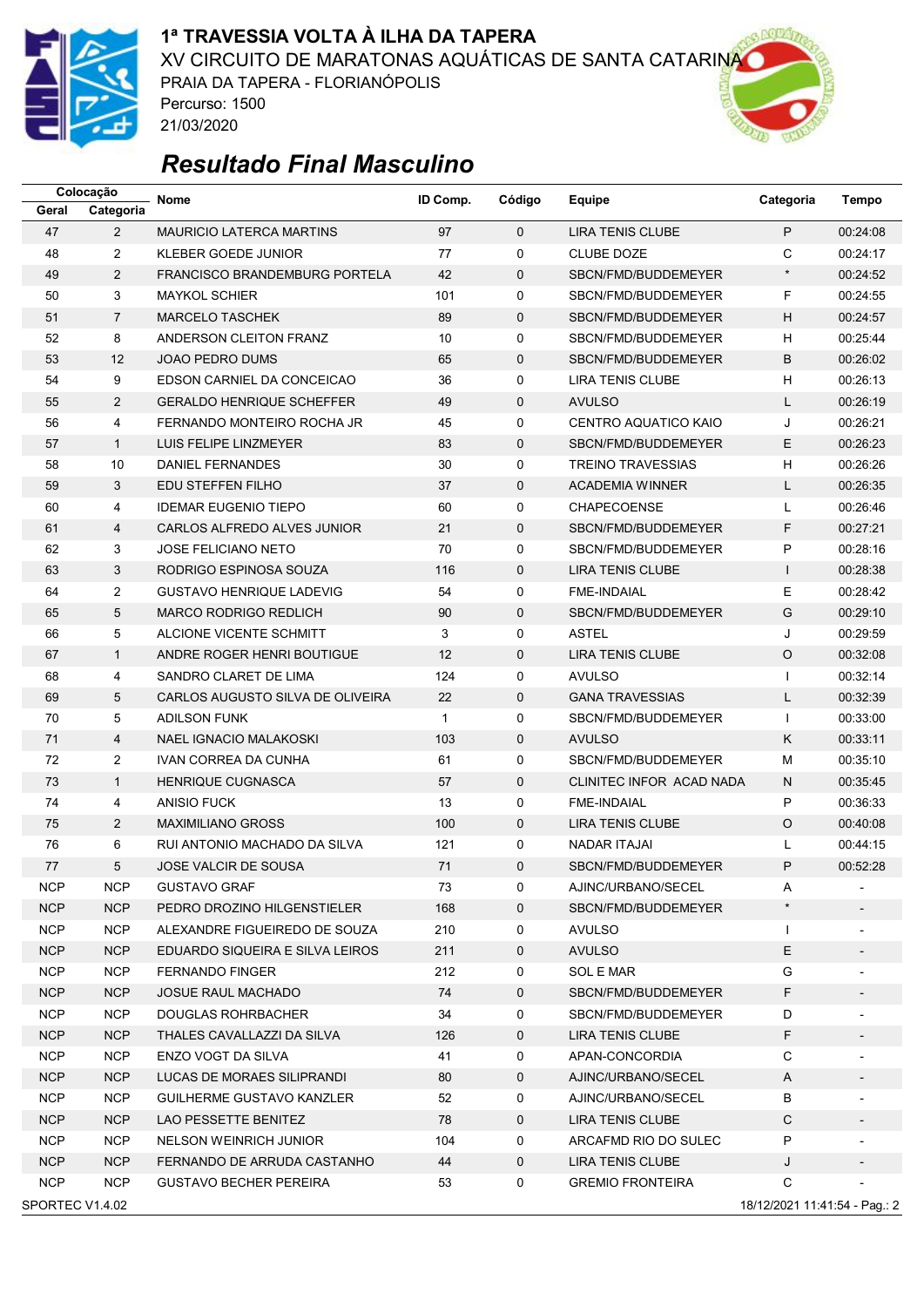

#### **1ª TRAVESSIA VOLTA À ILHA DA TAPERA**

XV CIRCUITO DE MARATONAS AQUÁTICAS DE SANTA CATARINA

PRAIA DA TAPERA - FLORIANÓPOLIS Percurso: 1500 21/03/2020



|                                                  | Colocação  | <b>Nome</b>                    | ID Comp.       | Código       | Equipe                    | Categoria    | Tempo                    |  |  |
|--------------------------------------------------|------------|--------------------------------|----------------|--------------|---------------------------|--------------|--------------------------|--|--|
| Geral                                            | Categoria  |                                |                |              |                           |              |                          |  |  |
| <b>NCP</b>                                       | <b>NCP</b> | <b>ENRICO MEGA CHIESA</b>      | 40             | $\mathbf{0}$ | <b>LIRA TENIS CLUBE</b>   | D            |                          |  |  |
| <b>NCP</b>                                       | <b>NCP</b> | ARTHUR GHIZZO DOS SANTOS       | 16             | 0            | ATN-TUBARAO               | Α            | $\overline{a}$           |  |  |
| <b>NCP</b>                                       | <b>NCP</b> | <b>MARCOS MANOEL DA SILVA</b>  | 92             | 0            | <b>QUINT TEAM</b>         | $\mathbf{I}$ | $\overline{\phantom{0}}$ |  |  |
| <b>NCP</b>                                       | <b>NCP</b> | CARLOS ROCHA VELLOSO           | 26             | 0            | LIRA TENIS CLUBE          | M            | $\overline{a}$           |  |  |
| <b>NCP</b>                                       | <b>NCP</b> | <b>MAURO HERNANI CONTE</b>     | 99             | 0            | <b>AVULSO</b>             | M            |                          |  |  |
| <b>NCP</b>                                       | <b>NCP</b> | IVAN JERONIMO IGUTI DA SILVA   | 62             | 0            | <b>GANA TRAVESSIAS</b>    | н            | $\overline{a}$           |  |  |
| <b>NCP</b>                                       | <b>NCP</b> | GILBERTO DA ROSA LAYBAUER      | 50             | 0            | <b>SASKIA</b>             | M            | $\overline{a}$           |  |  |
| <b>NCP</b>                                       | <b>NCP</b> | CARLOS LEOPOLDO GODOY ILHA     | 25             | 0            | <b>MENUCI ASSESSORIA</b>  | н            | $\overline{a}$           |  |  |
| <b>NCP</b>                                       | <b>NCP</b> | ROBERTO DAVI TROIS             | 111            | 0            | ATN-TUBARAO               | M            |                          |  |  |
| <b>NCP</b>                                       | <b>NCP</b> | ALAN MURGEL EDELSTEIN          | $\overline{2}$ | 0            | <b>VITAO SOTALIA</b>      | н            | $\overline{\phantom{a}}$ |  |  |
| <b>NCP</b>                                       | <b>NCP</b> | RODRIGO DE LIMA TENGUAN        | 115            | 0            | <b>AVULSO</b>             | н            | $\overline{\phantom{a}}$ |  |  |
| <b>NCP</b>                                       | <b>NCP</b> | <b>VILSON JOSE VILAMIL</b>     | 133            | 0            | <b>AVULSO</b>             | Г            |                          |  |  |
| <b>NCP</b>                                       | <b>NCP</b> | <b>AUGUSTINHU DUARTE</b>       | 18             | 0            | ATN-TUBARAO               | Г            |                          |  |  |
| <b>NCP</b>                                       | <b>NCP</b> | ANSELMO ALVES                  | 14             | 0            | LIRA TENIS CLUBE          | P            | $\overline{a}$           |  |  |
| <b>NCP</b>                                       | <b>NCP</b> | MARCELO QUINT DA SILVA         | 88             | 0            | <b>QUINT TEAM</b>         | н            | $\overline{\phantom{a}}$ |  |  |
| <b>NCP</b>                                       | <b>NCP</b> | <b>MARKUS ALPERSTEDT</b>       | 94             | 0            | <b>LIRA TENIS CLUBE</b>   | H            |                          |  |  |
| <b>NCP</b>                                       | <b>NCP</b> | DANIEL MUNHOZ DE OLIVEIRA      | 32             | 0            | <b>AVULSO</b>             | G            |                          |  |  |
| <b>NCP</b>                                       | <b>NCP</b> | RAFAEL RODRIGUES PACHECO       | 107            | 0            | <b>LIRA TENIS CLUBE</b>   | F            | $\overline{a}$           |  |  |
| <b>NCP</b>                                       | <b>NCP</b> | HUMBERTO REITZ ARAKAKI         | 59             | 0            | <b>AVULSO</b>             | H            | $\overline{\phantom{a}}$ |  |  |
| <b>NCP</b>                                       | <b>NCP</b> | RODRIGO ARRUDA MEIRELES        | 114            | 0            | <b>LIRA TENIS CLUBE</b>   | Г            |                          |  |  |
| <b>NCP</b>                                       | <b>NCP</b> | EDUARDO GABRIEL DE GOES VIEIRA | 38             | 0            | <b>JUST RUN</b>           | G            | $\overline{\phantom{a}}$ |  |  |
| <b>NCP</b>                                       | <b>NCP</b> | ROMERITO DE QUEIROZ            | 119            | 0            | <b>LIRA TENIS CLUBE</b>   | M            | $\overline{\phantom{a}}$ |  |  |
| <b>NCP</b>                                       | <b>NCP</b> | <b>CESAR ANTONIO MARRERO</b>   | 27             | 0            | <b>GERACAO SAUDE</b>      | $\mathbf{I}$ | $\overline{\phantom{a}}$ |  |  |
| <b>NCP</b>                                       | <b>NCP</b> | PEDRO HENRIQUE RIBEIRO         | 105            | 0            | SBCN/FMD/BUDDEMEYER       | B            |                          |  |  |
| <b>NCP</b>                                       | <b>NCP</b> | JOSUE FIRMO DE JESUS JUNIOR    | 72             | 0            | 7BBM                      | P            | $\overline{\phantom{0}}$ |  |  |
| <b>NCP</b>                                       | <b>NCP</b> | <b>VICTOR HARNACH MAFRA</b>    | 132            | 0            | <b>CLUBE DOZE</b>         | С            | $\overline{a}$           |  |  |
| <b>NCP</b>                                       | <b>NCP</b> | <b>VALERIO BONNET</b>          | 129            | 0            | <b>AVULSO</b>             | J            |                          |  |  |
| <b>NCP</b>                                       | <b>NCP</b> | <b>MATIAS ISOPPO GUNTZEL</b>   | 95             | 0            | <b>GANA TRAVESSIAS</b>    | B            |                          |  |  |
| <b>NCP</b>                                       | <b>NCP</b> | ROBSON DOS SANTOS              | 113            | 0            | <b>AVULSO</b>             | G            | $\overline{\phantom{0}}$ |  |  |
| <b>NCP</b>                                       | <b>NCP</b> | <b>DOUGLAS BRUCHADO</b>        | 33             | 0            | COMPLEXO AQUATICO         | F            |                          |  |  |
| <b>NCP</b>                                       | <b>NCP</b> | <b>SAMUEL IAHN</b>             | 122            | $\mathbf{0}$ | <b>IRONMIND</b>           | F            |                          |  |  |
| <b>NCP</b>                                       | <b>NCP</b> | MAURICIO JORDAN                | 96             | 0            | CIRCULO MILITAR DO PARANA | ĸ,           |                          |  |  |
| <b>NCP</b>                                       | <b>NCP</b> | EDUARDO OTTE HULSE             | 39             | 0            | MULTISPORT ENDURANCE      | F            |                          |  |  |
| <b>NCP</b>                                       | <b>NCP</b> | LUIZ GUSTAVO TRIDAPALLI        | 84             | 0            | LIRA TENIS CLUBE          | D            |                          |  |  |
| <b>NCP</b>                                       | <b>NCP</b> | LUIS CLAUDIO MACIEL TINOCO     | 82             | 0            | LIRA TENIS CLUBE          | $\mathsf{I}$ |                          |  |  |
| <b>NCP</b>                                       | <b>NCP</b> | BRUNO GONCALVES DE SOUZA       | 20             | 0            | SBCN/FMD/BUDDEMEYER       | F            | -                        |  |  |
| <b>NCP</b>                                       | <b>NCP</b> | DOUTEL PINTO DE SOUZA          | 35             | 0            | <b>AVULSO</b>             | F            | $\overline{\phantom{a}}$ |  |  |
| <b>NCP</b>                                       | <b>NCP</b> | KAUA BECK                      | 75             | 0            | AJINC/URBANO/SECEL        | Α            |                          |  |  |
| <b>NCP</b>                                       | <b>NCP</b> | RODRIGO SCHNEIDER MINATTO      | 117            | 0            | <b>CLUBE DOZE</b>         | В            |                          |  |  |
| <b>NCP</b>                                       | <b>NCP</b> | ROBERTO BIAGI                  | 110            | 0            | <b>IRONMIND</b>           | м            | $\overline{\phantom{a}}$ |  |  |
| <b>NCP</b>                                       | <b>NCP</b> | AMARO FRANCISCO DA SILVA       | 9              | 0            | SBCN/FMD/BUDDEMEYER       | P            | $\overline{\phantom{a}}$ |  |  |
| <b>NCP</b>                                       | <b>NCP</b> | LUCAS POSSATO DE LIZ           | 81             | 0            | LIRA TENIS CLUBE          | Ρ            |                          |  |  |
| <b>NCP</b>                                       | <b>NCP</b> | DANIEL JUAN PAGANO             | 31             | 0            | <b>GANA TRAVESSIAS</b>    | K            |                          |  |  |
| <b>NCP</b>                                       | <b>NCP</b> | ROLANDO JOSE GARCIA ANDRADE    | 118            | 0            | <b>RACER</b>              | D            |                          |  |  |
| <b>NCP</b>                                       | <b>NCP</b> | SANDERLUCIO F DE MIRA          | 123            | 0            | LIRA TENIS CLUBE          | L            | $\overline{\phantom{a}}$ |  |  |
| <b>NCP</b>                                       | <b>NCP</b> | ALEXANDRE ROSA                 | 8              | 0            | LIRA TENIS CLUBE          |              |                          |  |  |
| SPORTEC V1.4.02<br>18/12/2021 11:41:54 - Pag.: 3 |            |                                |                |              |                           |              |                          |  |  |